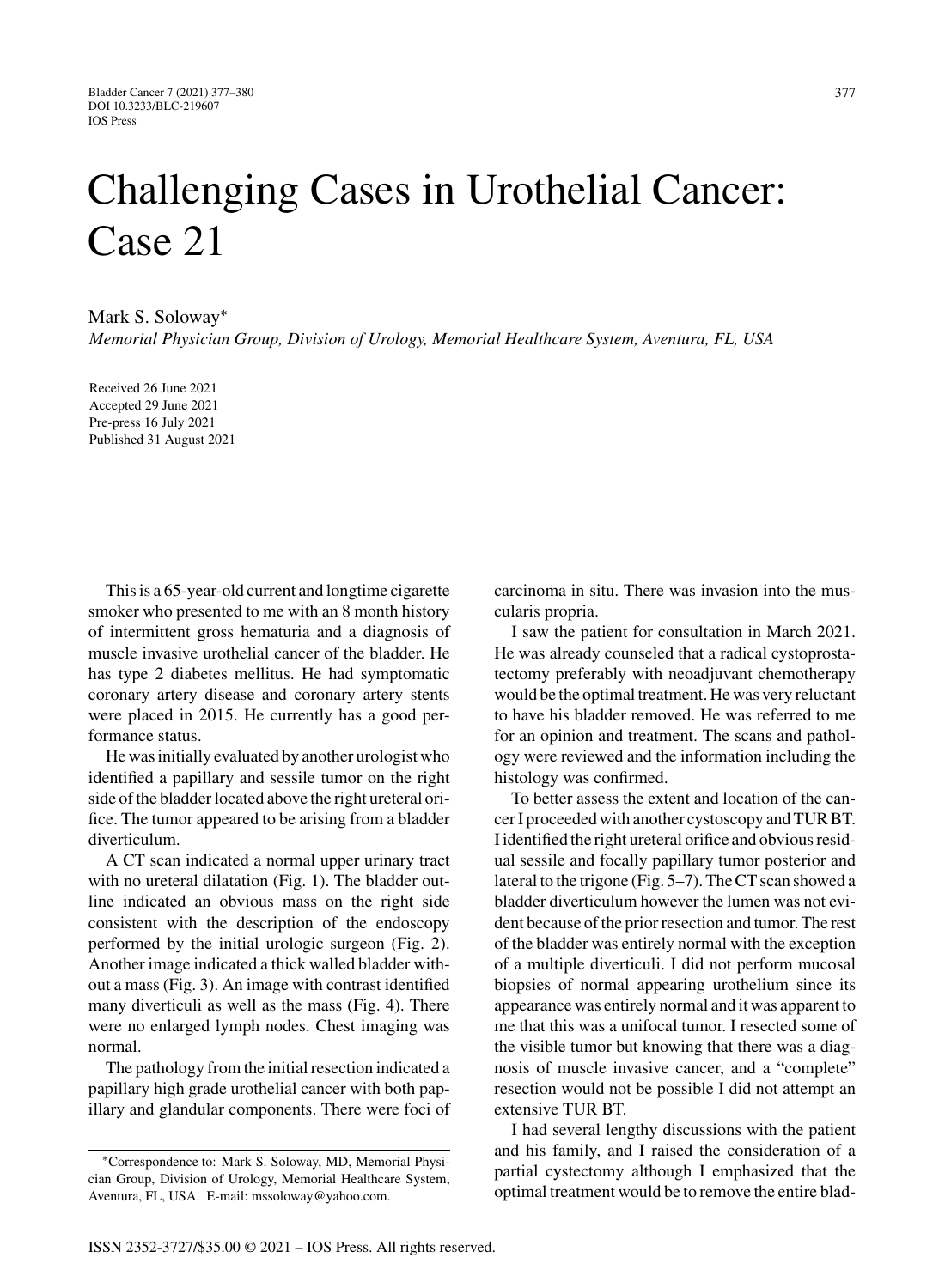

Fig. 1–4. The CT scan of the abdomen and pelvis indicate a normal upper urinary tract. There is a mass associated with a bladder diverticulum arising from the right side of the bladder. There are multiple bladder diverticuli as seen in the image post contrast. The bladder is moderately thick.



Fig. 5–8. The right ureteral orifice is identified in figure 5. The tumor is seen in figures 6–7.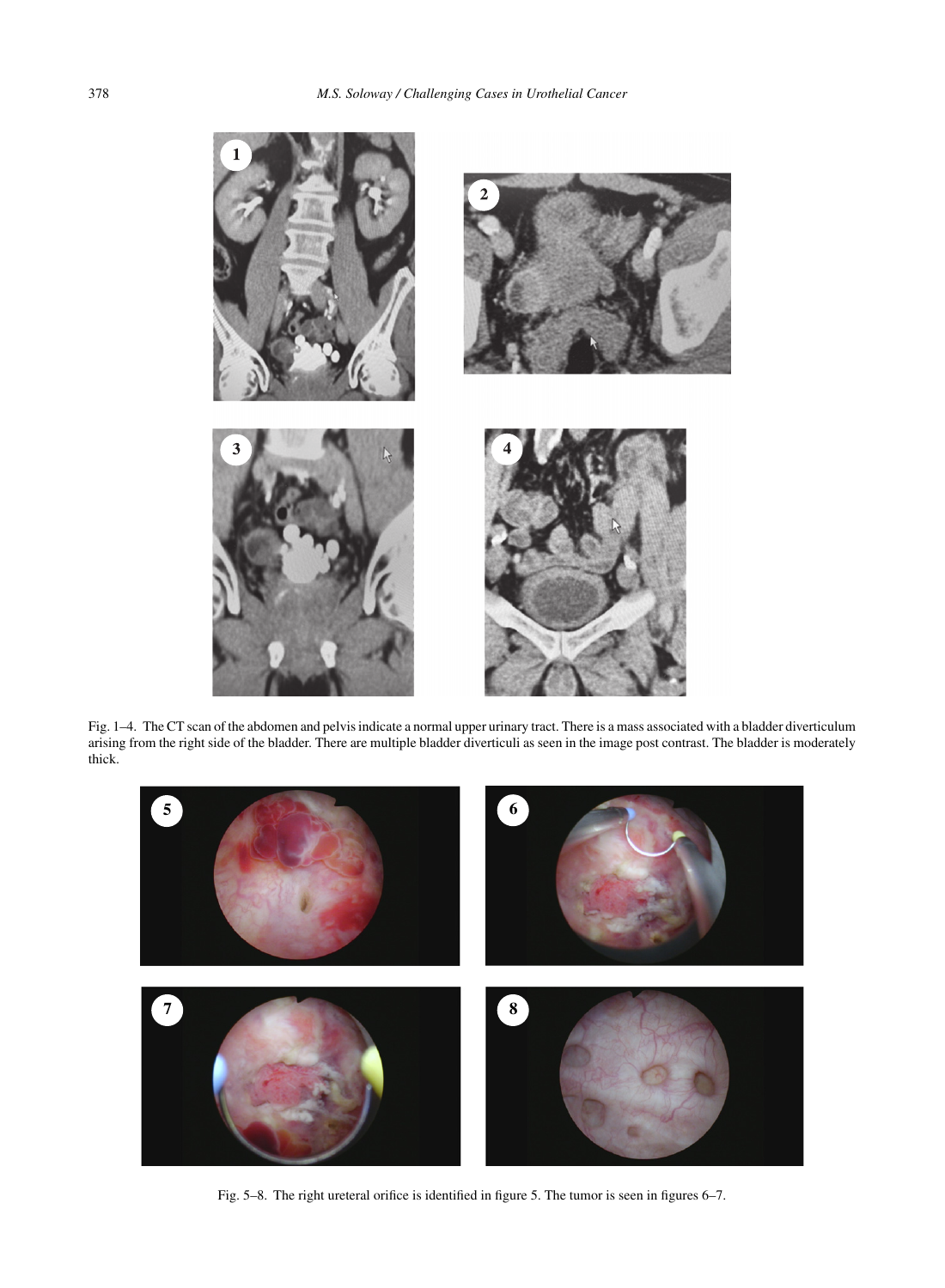**9**

der preferably with neoadjuvant chemotherapy since the margin at the trigone would be close to the ureteral orifice and would likely require a reimplantation if a partial cystectomy was performed. I explained that the main concern was obtaining and adequate margin of normal bladder and thus avoid a local recurrence.

The intensive discussions about the approach and the patient's desire to avoid a total cystectomy was in large part a reason for a three month delay from my re TUR BT to his agreeing to proceed with surgery.

The patient agreed to have me attempt a partial cystectomy however, if frozen sections of the margins indicated urothelial cancer I could proceed with removal of the entire bladder and prostate and construct an orthotopic neobladder.

I proceeded with a standard midline lower abdominal incision with entry into the peritoneal cavity as per a standard radical cystectomy. The right lower ureter was mobilized. The vas deferens and obliterated obturator vessels were divided bilaterally to allow mobilization of the posterior and anterior bladder. A firm mass was easily palpated on the right side of the bladder (Fig. 9). The mass was about 3 cm in diameter. My impression was that a partial cystectomy might be feasible. The external iliac vessels were identified and palpated and consistent with the previous imaging there was no palpable lymph node enlargement.

Given the location of the tumor being lateral and posterior I did not think it was feasible to remove the tumor mass without opening the bladder.

I opened the bladder and separated the lateral portion of the bladder which consisted of the diverticulum and adjacent bladder tissue from the rest of the bladder (Fig. 10–11). The right ureter entered the lower edge of the tumor and was divided. The partial cystectomy was completed. The remaining bladder at the excision sites was palpably normal. I then provided a series of bladder tissue from the margins for frozen section. There was no tumor at the margins. The bladder was closed with a two layer closure. The right ureter was reimplanted using an extravesical end to side anastomosis with six -0 suture. A JJ stent was placed. A right extended pelvic lymph node dissection was performed. There was a firm small nodule of tissue at the base of the obliterated obturator vessel which was excised and submitted separately.

The final pathology indicated a high grade focally undifferentiated urothelial carcinoma with papillary and glandular areas. The tumor extended through the muscularis propria into the perivesical tissue. There

**10**

**11**

Fig. 9–11. The firm mass is seen in figure 9 with the instrument pointing to it. The mobilized right distal ureter is seen proximal to the bladder. Figures 10–11 show the tumor containing bladder diverticulum.